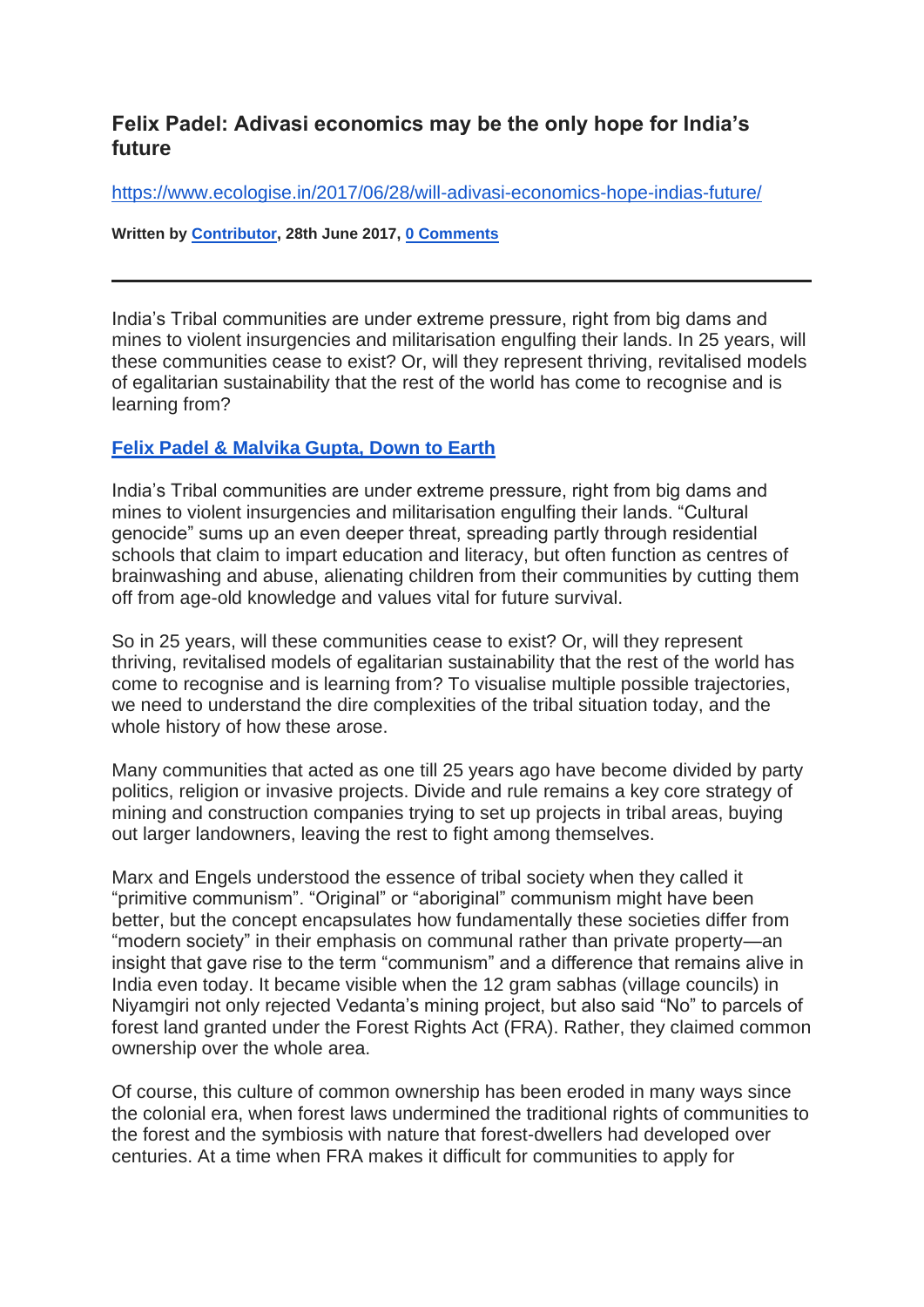communal ownership, attempts to do away with the Chotanagpur Tenancy Act, which officially recognises tribal land rights, extends this erosion.

Despite the divisions, India's tribal cultures remain the antithesis of capitalism and industrialisation, in their age-old knowledge and value systems that promote longterm sustainability through restraint in what is taken from nature; in emphasis on equality and sharing rather than hierarchy and competition; and in the resilience of dozens of movements against land grabs.

The biggest danger is of splits and break-ups in community as well as identity politics that accentuates differences. The very categories of Scheduled Tribe (ST), indigenous and Adivasi are often the bones of contention that divide people, diverting attention from core issues. Some members of STs, especially in urban areas, would prefer to do away with their "tribal" or "Adivasi" status. The main reason for this is the extent to which these terms have been used pejoratively, as manifestations of extreme cultural racism. On the other hand, the term "Adivasi", which became widespread through Jaipal Singh Munda's usage in the 1930s-40s, despite bitter opposition during India's transition to Independence that saw it as a "divisive" term, has proved popular as a positive, unifying identity. (Munda, a tribal hockey player who captained the Indian team to win its first hockey gold in the 1928 Olympics, actively campaigned for the rights of Adivasis.)

What the terms express above all is rootedness in the land. Ame matiro poko achhu (We are earth worms), as Odisha Adivasis often put it. The idea that these cultures live in symbiosis with nature is not the "romanticised" notion it is often dismissed as. "Adivasi economics" promotes a way of life based on non-monetised exchange labour and restraint in what is taken from nature.

In the face of the monstrosities of modern, neo-liberal capitalism, tribal cultures may well be the only hope for the future of our human species, as Noam Chomsky has emphasised, and the only hope for India's future well-being.

A positive future depends, above all, on solidarity—between environmental and social activists; and between competing interests and ideologies. "Self-interest" is the big con of seductive modernity—the basis of an economic "philosophy" that spreads competition. In politics, economics, law, sport and education, tribal cultures show that other ways are possible: democracy as consensus politics rather than the Western model of liberal democracy that perpetuates division and corruption behind the scenes; exchange labour rather than the ruthless, anti-life logic of "the market"; law as reconciliation rather than judgements that depend on exorbitant legal fees and divide people into winners and losers; dance as an expression of physical prowess; and democratic meeting of communities, rather than the competitiveness inculcated by professional sport; and learning as something to be shared, not competed over.

At present, tribal societies stand divided through corrupt behaviour of the elites who assumed power in the process of class formation, that accelerated under colonial rule and even more rapidly since.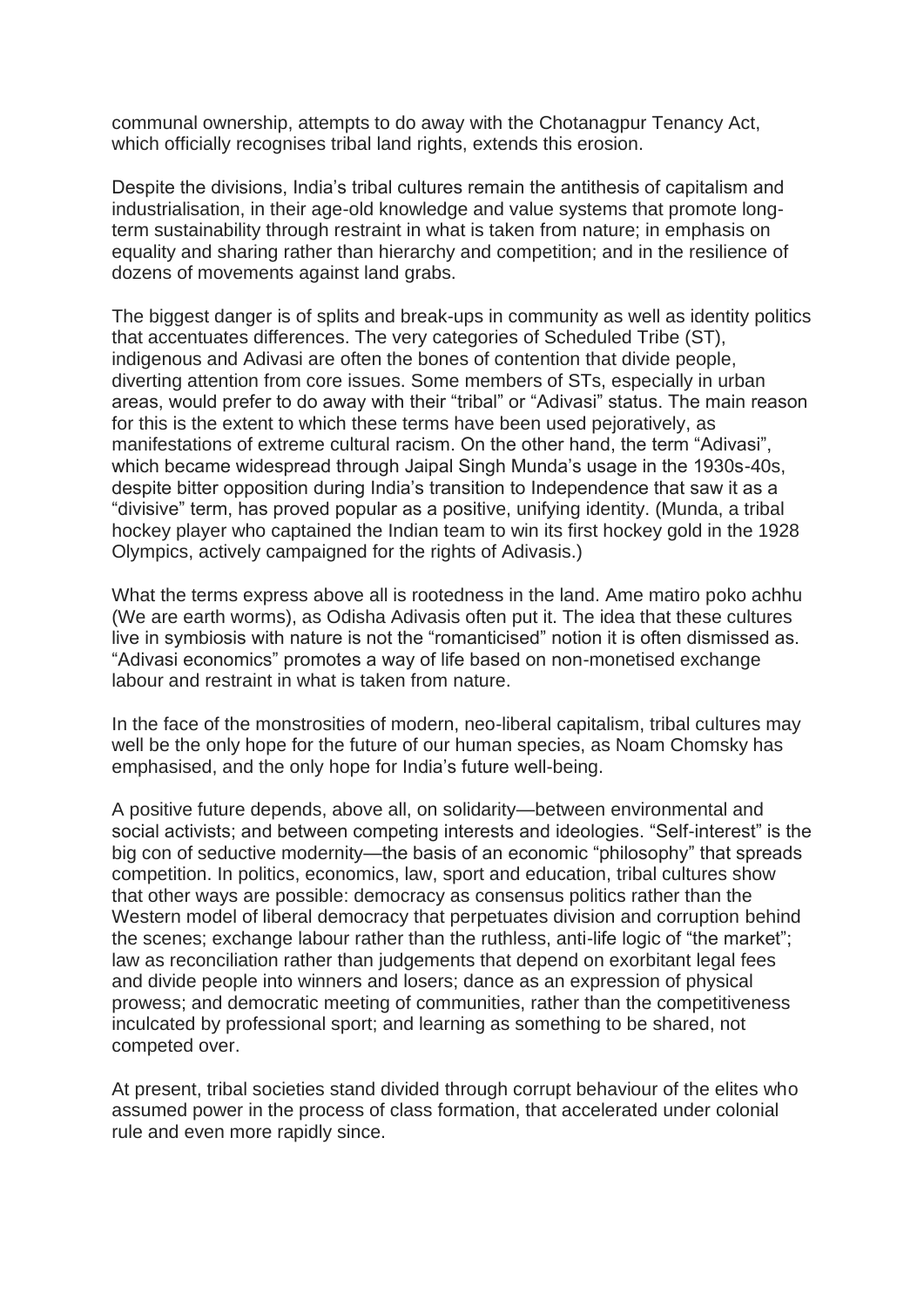Maoists offered Adivasis a taste of freedom in the relative autonomy of "liberated zones". But once these drew the full force of military-style retaliation, the divisions escalated through fake encounters and bogus surrenders.

To dream of a positive future, we need to envisage a real peace process, as in Colombia, that marries the best of what Maoists brought, such as truth-speaking in assemblies and enforcing fair prices to end exploitation by liquor mafias and others, with the rule of law where security forces and corporate elites submit to equality before the law. A truth and reconciliation process is needed.

Can we seek guidance on reconciliation from Adivasis themselves, instead of trying to impose peace by force?

If solidarity can be maintained and extended among tribal people in the face of the divisive tactics of capitalism and internal colonialism, with solidarity instead of antagonism with environmental activists, between Dalits and Adivasis, and tribal or indigenous communities from neighbouring as well as distant areas, tribal culture cannot fail to be a force for regeneration and survival-against-odds in India as a whole.

The overall threat, to all of us, is actually the system of "economic growth" based on the most dangerous fundamentalism—the illusion that continuous economic growth is possible, when it is actually destroying the ecosystems that life on the earth depends on. In the words of a Muslim fisherman in Gujarat, mining companies are digging out the entrails of Mother Earth. Factories and coal-fired (and nuclear) power stations are poisoning our water, earth and air.

One crucial need is to revitalise the knowledge and value systems that have been undermined by boarding schools. India's policy of assimilation-in-all-but-name has promoted an "ashramisation of tribal education" (as expressed in the silently censored Virginius Xaxa Commi ttee Report 2014), which is alienating tribal children from their families and commu nities, cutting them off from the skills and value systems that sustained these societies since history began. The Kalinga Institute of Social Sciences in Bhubaneswar is regi menting the lives of over 25,000 ST child ren, with funding from the very mining companies that orchestrate land grabs.

The pattern promoted by Ashram schools over many years replicates the "stolen generation" boarding schools in North America and Australia, now recognised as a national shame in Canada and other countries. In India too, sexual abuse seems endemic in such institutions; but beyond the physical violence is the attempt to force assimilation into the mainstream, as an industrial workforce of cheap labour, brainwashed to weaken resistance to the takeovers.

What Adivasis often say encapsulates the value systems that motivate the movements, questioning key tenets of capitalism: "We are being swept away by money"; "We cannot eat money"; "It's not money up there on Niyamgiri, it's our maabaap (mother-father), and we must defend her".

In the US, a country built on genocide of its native inhabitants, tribal resistance to the Dakota pipeline replicates movements in India and across Latin America. Education